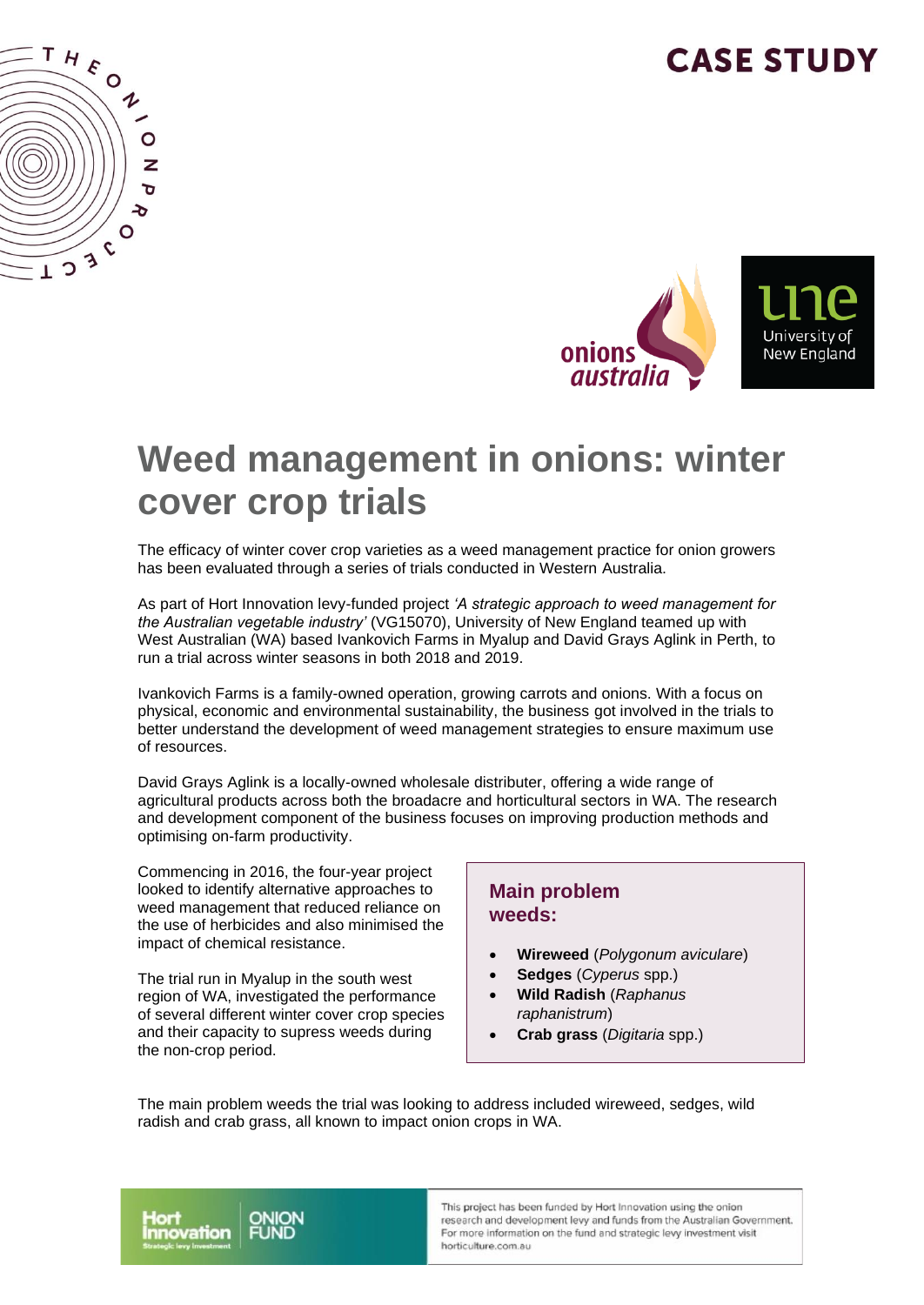### **CASE STUDY**



Peter Ivankovich said it was important that Ivankovich Farms supported the trials.

"We wanted to reduce the seed bank of weeds on our farms. Our main problem weeds are wireweed, umbrella sedge, wild radish and crab grass and as a result of the trial it was clear that by planting these cover crops there was effective suppression of weeds that are problematic in our area."

Involved in the trial, agronomist Grant Swan of David Grays Aglink believes that introducing cover crops into onion production is a worthwhile approach to be considered by growers and supports the practice as an area that industry should continue investing resources in, to build its efficacy.

"Weed control and the use of cover crops is topical in the industry. Through this trial, we wanted to be able to identify the most suitable crops for the south west region and bring some light to how cover crops can be best managed to maximise weed suppression," Mr Swan said.

The trial revealed that planting a cover crop where land would otherwise be left fallow, does effectively control weed-growth, dependant on the species of cover crop planted and how it's managed.

A range of cereal, grass, brassica and legume winter cover crops species were planted, with each monitored and measured for above-ground weed biomass (including the number and species of weeds present), the weed seed bank and cover crop biomass and ground cover.

"We utilised six different crops in the trial, including Field Pea, Ryecorn, Italian Ryegrass, Caliente, BQ Mulch and a biofumigant mix comprising White mustard, Rocket and Turnip," Mr Swan said.

"Results showed cereal rye to be extremely effective for our area. It had early vigour which made for quick-growing ground coverage. It was able to out-compete the weeds and stunt their germination, which was consistent across the cereal rye blocks' lower weed plant density and weed biomass.

"On the other hand, in the blocks of Field Pea and brassica, achieving solid ground coverage was a lot slower, giving weeds a better chance of establishment."

Whilst cover crops are an effective tool in managing weeds, there are also plenty of benefits to be had in terms of soil health.

Mr Swan said that using a brassica species will help with the suppression of pathogens, and that the use of a pea or legume crop will improve the soil's levels of nitrogen.





This project has been funded by Hort Innovation using the onion research and development levy and funds from the Australian Government. For more information on the fund and strategic levy investment visit horticulture.com.au